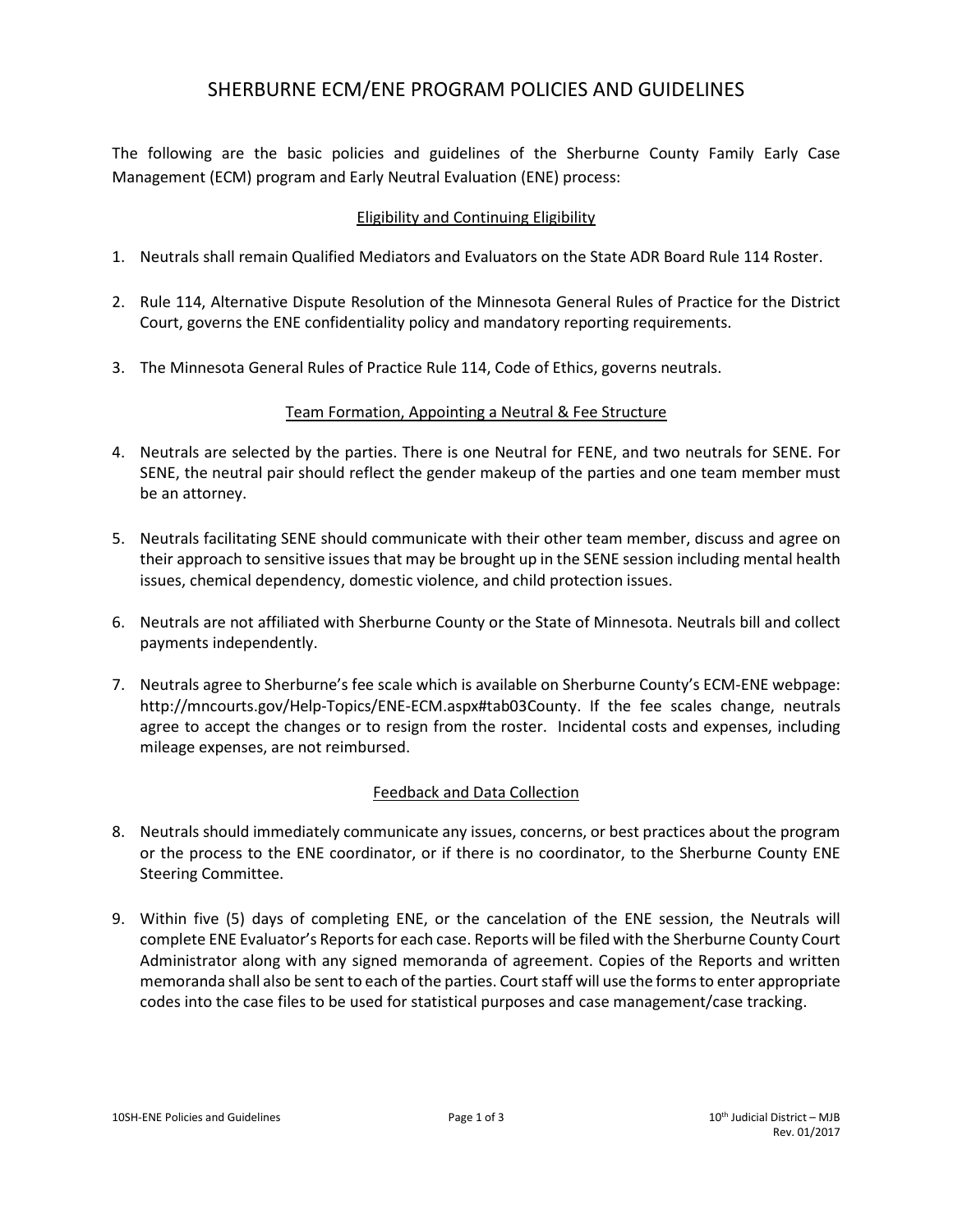# SHERBURNE ECM/ENE PROGRAM POLICIES AND GUIDELINES

## Program Timelines

- 10. Initial Case Management Conferences are scheduled to be held within three (3) weeks, whenever possible, and no later than (4) weeks from when of the dissolution or custody matter is filed.
- 11. Within three (3) business days of receipt of the ICMC Order for ENE, the Neutral(s) will communicate with the parties and attorneys, verifying the session date, time, and location and requesting any necessary documentation.
- 12. It is anticipated that SENE will be concluded within thirty (30) days of the Initial Case Management Conference.
- 13. It is anticipated that FENE will be concluded within sixty (60) days of the Initial Case Management Conference.

### Continuances, Rescheduling or Termination of ENE

- 14. If a party wishes to reschedule or continue a scheduled ENE session they may do so one time, if the following criteria are met:
	- a. All parties agree to the rescheduling or continuance; and
	- b. All parties agree to a new date; and
	- c. The Neutral(s) can accommodate the new date; and
	- d. The new date is within the 30-day (60-day for FENE) timeline, i.e. the session is complete and the ENE Evaluator's Report and written memorandum is completed within 30 days (or 60 days for FENE) from the Initial Case Management Conference.
- 15. If the parties fail to attend ENE or fail to give timely and proper notice of the cancellation of the session because of a full agreement having been completed and reduced to writing, the parties will be responsible for payment of the full cost of the missed ENE session. In addition to paying the cost of the session, the Court may consider violation of the ENE Order when determining the issue of an award of attorney fees or any other disputed issues between the parties.

#### **Interpreters**

16. There are no court funds available to pay for interpreters in ENE sessions. Parties shall provide their own interpreters.

#### Provider Removal

- 17. Providers may be removed from the Sherburne ENE Roster:
	- a. If not selected and appointed by court order in a one-year period (Jan. 1 Dec. 31) by any ENE Program in the 10th District utilizing the Provider Availability Scheduling System (PASS). Periods where a provider is added to the roster part way through the one-year